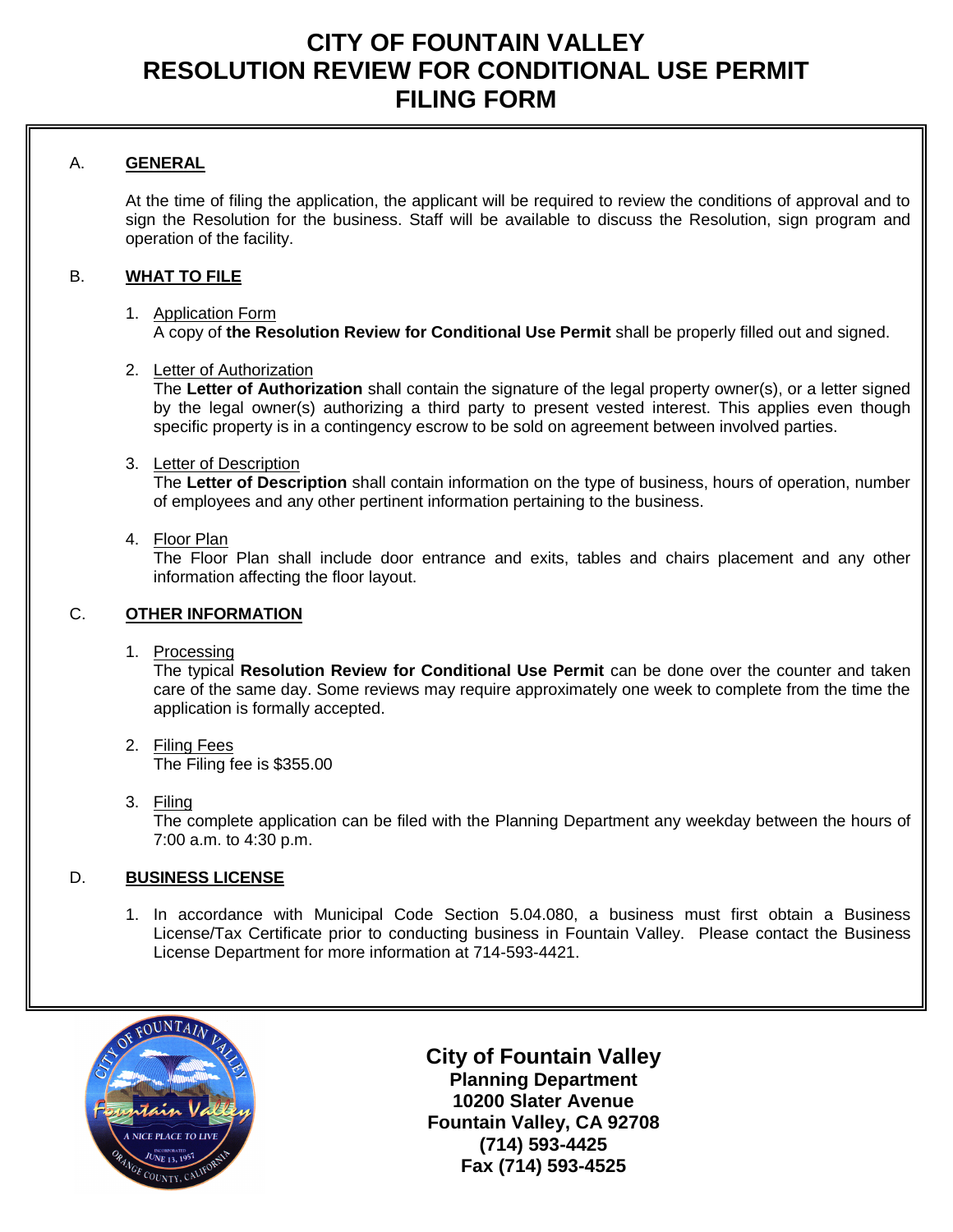| RESOLUTION REVIEW FOR CONDITIONAL USE PERMIT NO. ____________________                                                                                                                                   |
|---------------------------------------------------------------------------------------------------------------------------------------------------------------------------------------------------------|
| am/are                                                                                                                                                                                                  |
| transferring the Conditional Use Permit associated with the property located at ___________________                                                                                                     |
|                                                                                                                                                                                                         |
| (if applicable). I am aware that the Planning Commission and/or City Council have approved a                                                                                                            |
| Conditional Use Permit at a public hearing for said business. I have read and agree to the terms and                                                                                                    |
| conditions as specified in Resolution No. __________, including the exhibits for floor plans and signs. I                                                                                               |
| understand any modifications to the above shall require a public hearing and approval before the                                                                                                        |
| Planning Commission and/or City Council.                                                                                                                                                                |
| I hereby certify that the facts, statements and information presented are true and correct to the best of                                                                                               |
| my knowledge.                                                                                                                                                                                           |
|                                                                                                                                                                                                         |
|                                                                                                                                                                                                         |
|                                                                                                                                                                                                         |
| City:                                                                                                                                                                                                   |
|                                                                                                                                                                                                         |
|                                                                                                                                                                                                         |
| I have reviewed the conditions of the Conditional Use Permit with the Applicant, and he/she has<br>demonstrated to me that he/she understands those conditions and agrees to abide by those conditions. |
| <b>Planning Director</b><br>Date                                                                                                                                                                        |
| <b>CUP Filing Fee: \$355.00</b><br>CUP No.<br>Account # 11.3.31313.1.3151<br>Receipt No.<br>Date Paid:<br><u> </u>                                                                                      |